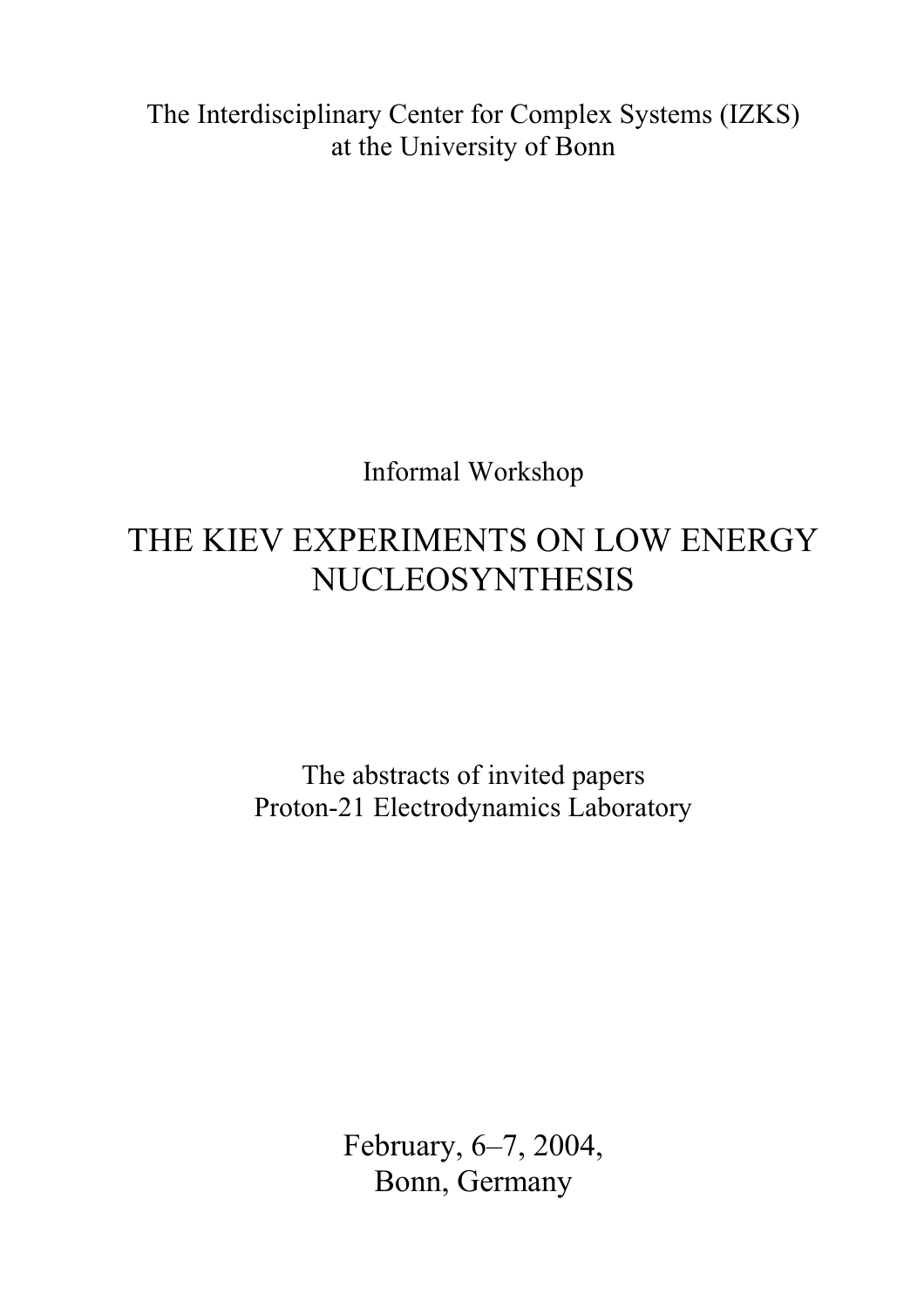### Informal International Workshop THE KIEV EXPERIMENTS ON LOW ENERGY NUCLEOSYNTHESIS

The physicists of the Kiev "Proton-21" laboratory (www.proton21.org.ua) of low energy nuclear physics (Dr. S. Adamenko and coworkers) claim evidence (through 5000 experiments, carried out since 1999) for an enormous number of "low energy nucleosynthesis" in a little ball of copper invested from all sides by 0.3 MeV electrons. The elemental and isotopic analysis of the reaction products done in Kiev was confirmed in laboratories of other countries (USA, Russia).

Starting from a 99.99 % pure ball of copper (0.01 % impurities), a large quantity of elements like O, K, La, Ce, Pt, Pb was produced. The total number of new nuclei is comparable with the total number of initial copper nuclei. The process has further amazing features:

1) the radioactivity of the resulting material is not different from the background activity,

2) transuranic nuclei are produced, including superheavy ones.

The aim of the workshop is to present for the first time the Kiev results and discuss their significance, meaning and possible applications (e.g. energy producing, eliminating of radioactive wastes).

### Organizing Committe:

Prof. S. Albeverio, Prof. Yu. Kondratiev, Prof. F. Selleri, Prof. V. Jentsch.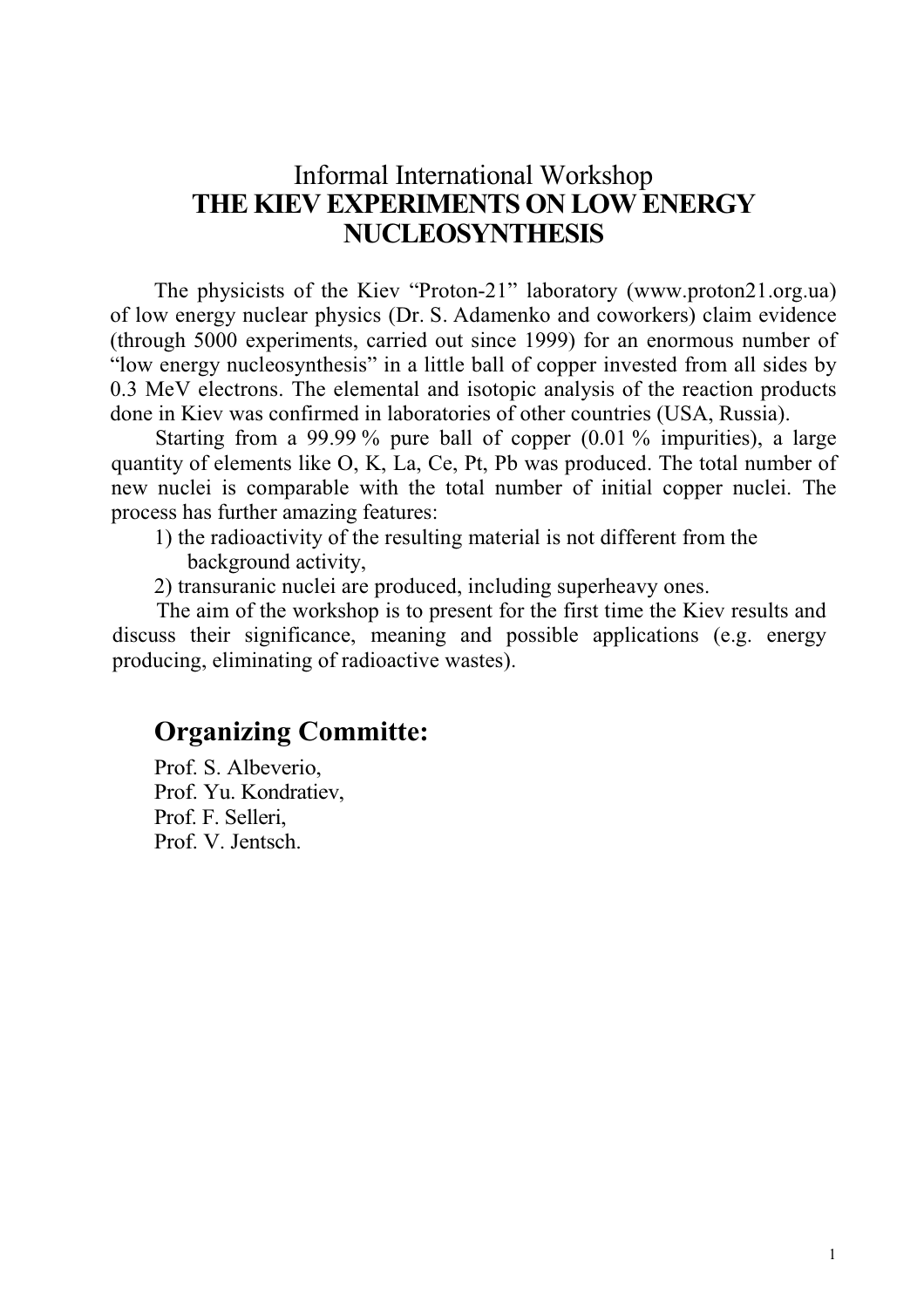## Conception of the artificially initiated collapse of the substance and key results of the first stage of its experimental implementation

#### S. Adamenko

#### Proton-21 Electrodynamics Laboratory, Kiev, Ukraine

Briefly described is the author's conception of shock coherent collective cascaded cumulative mechanism of particles acceleration through initiating the self-developing collapse of a converging solitary shell-wave of extreme density of energy and substance. Also provided is some part of experimental data obtained in course of practical implementation of that concept. The paper is aimed at preliminary discussion of the composition and content of collected works describing the experimental and theoretical results obtained in the Electrodynamics Laboratory of Proton-21 company in Kiev, Ukraine. This work has been carried out within the commercial project called Luch, which is developed on our initiative and aims at the creation of new, efficient and environmentally safe nuclear technologies for neutralizing the radioactivity and synthesizing stable isotopes of chemical elements, including superheavy ones.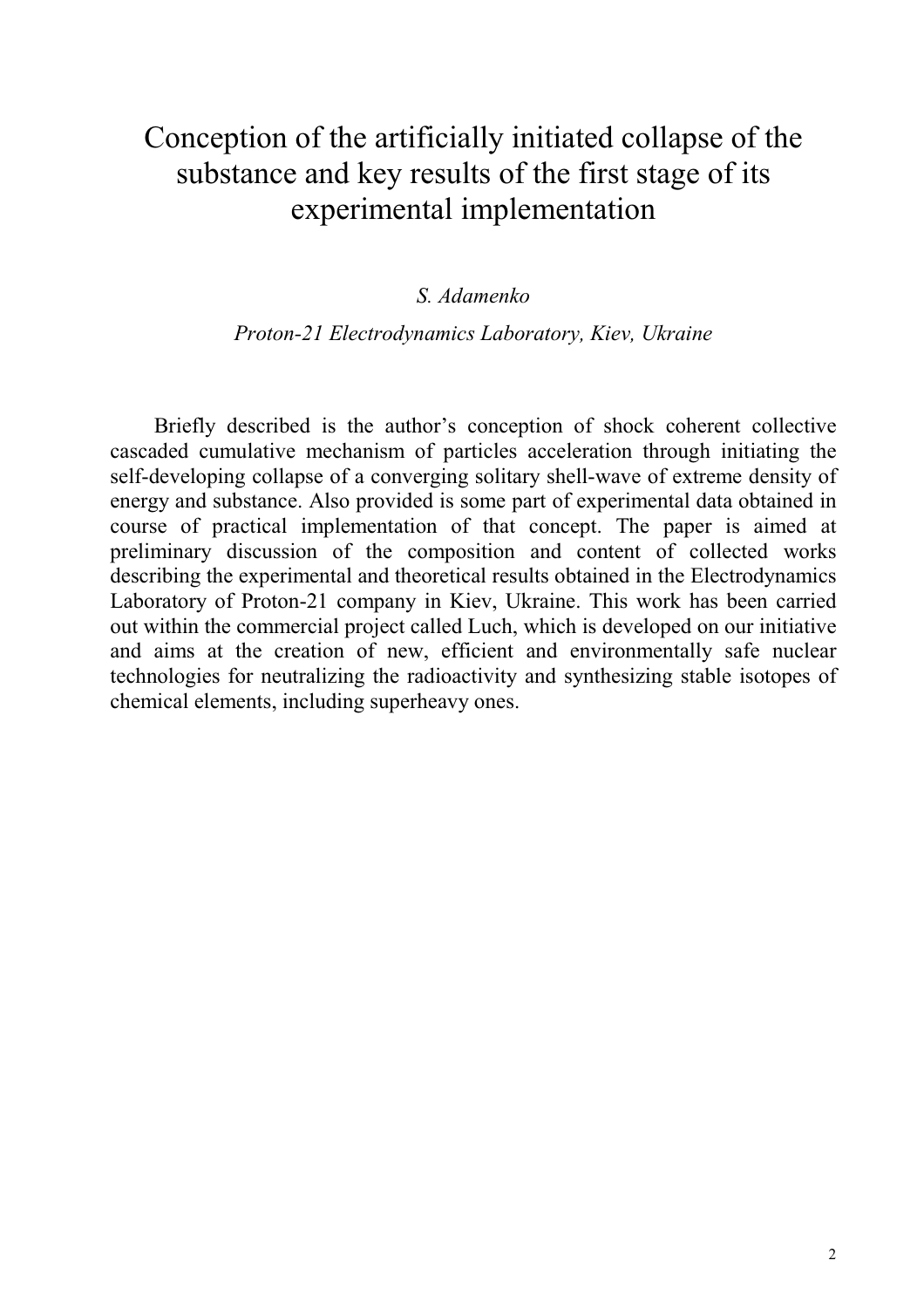### Key results of analytic studies of the laboratory nucleosynthesis products

#### A. Adamenko

#### Proton-21 Electrodynamics Laboratory, Kiev, Ukraine

In order to confirm the fact of nuclear reactions running, we posed, as the principal task for the samples surface studies, both the detection of elements which were absent in the materials prior to the experiment and the establishment of discrepancies between the isotope composition observed and that in the nature for individual elements.

As the main method for local analyses, we chose X-ray electron probe microanalysis. Special attention was given to the detection of elements rarely observed in nature. Of great interest were also the inclusions containing the great number of different chemical elements, from the lightest to the heaviest ones.

The isotope composition of elements was studied by mass-spectrometry on these devices: SIMS Cameca IMS-4F, Finnigan MAT-262, TOF-SIMS, VG-9000, MI-1201, and a laser mass-spectrometer constructed at Kiev University.

To study the gaseous component, we took gas samples from the hermetic reaction chamber. With this method, we eliminate an otherwise possible isotope separation of elements. In the samples taken after successful experiments, we revealed regularly the presence of argon with an unnatural isotope composition.

Studies of samples using analytical chemistry methods showed the presence of different rare elements including the elements of lanthanide series absent in the samples before the experiment.

The results clearly show the following:

- ♦ essential increase in the concentrations of all studied chemical elements;
- ♦ concentrations of synthesized elements are essentially higher in the central parts of accumulating screens;
- number of synthesized atoms in a single experiment exceeds  $1 \times 10^{18}$ .

Of special interest is the fact that in this whole variety of created isotopes, there are no radioactive ones present.

This became the reason for the execution of experiments aimed at the neutralization of radioactivity. Measurements of the radioactivity of the chamber before and after the experiments proved its regular decrease by 10 to 38% under successful explosions of a target.

While investigating the samples with various mass-spectrometry methods, we were always paying attention to the registration of peaks related to masses more than 210, which cannot be referred to the signals from molecular compounds or clusters. By laser mass-spectrometry, we studied some peaks with masses up to 6300.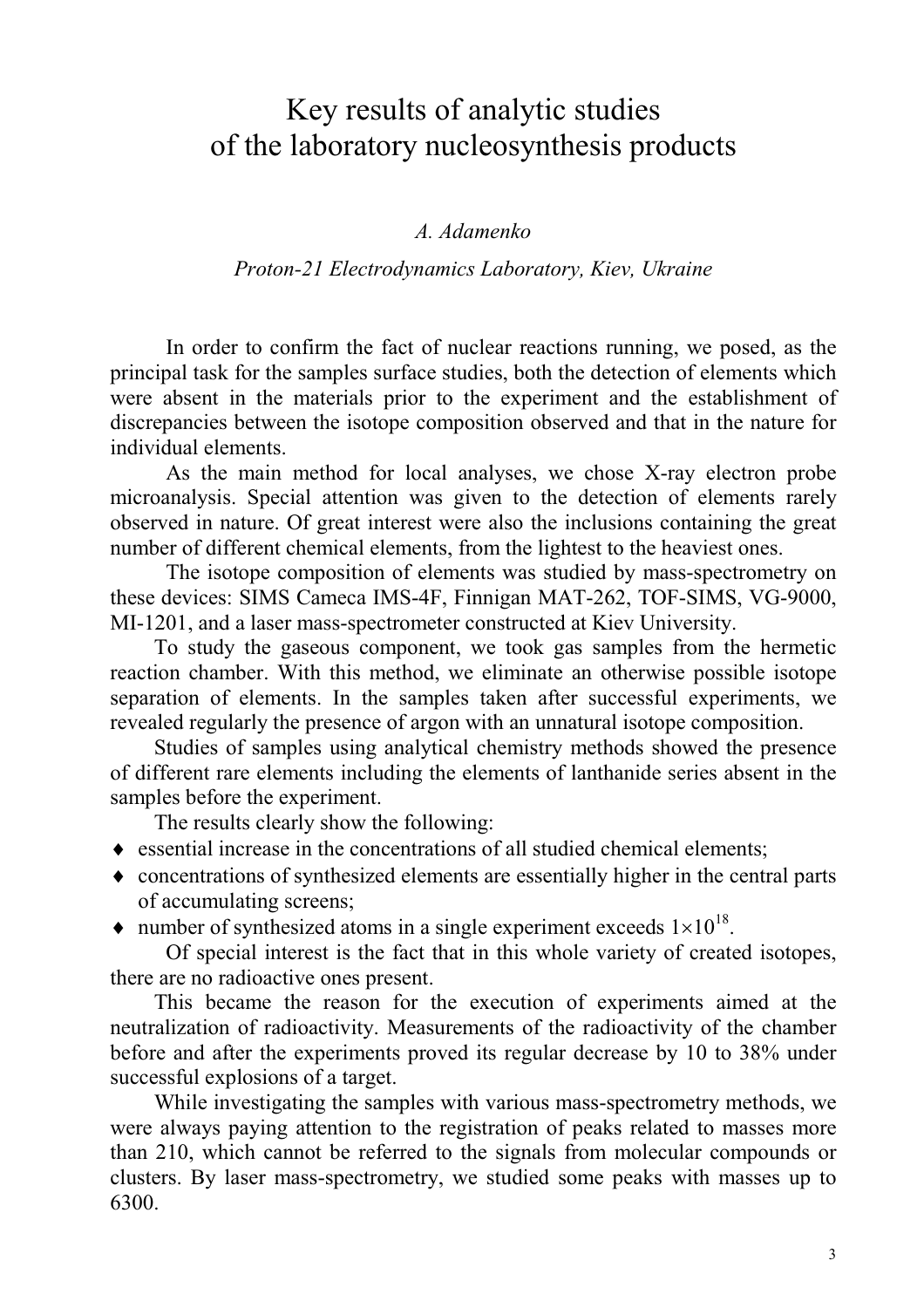The scientific-industrial concern Luch (Russia), which studied some samples using Finnigan MAT-262 thermal ion mass-spectrometer, issued a conclusion stating that they found in the mass spectra the following masses, which could not be interpreted and identified: 253, 264, 278, 280, 394, 395, 433, 434. Analogous results were obtained when studying the samples using Cameca IMS-4F secondary-ion mass-spectrometer.

Presence of superheavy chemical elements on surface of accumulating screens is also supported with the results received using devices, which allow direct investigation of the electron shell of atom. The X-ray electron probe, X-ray fluorescence and Auger-spectrometry studies carried out have shown the presence in spectra of individual samples of peaks which do not belong to known chemical elements, nor are they artefacts of the analysis.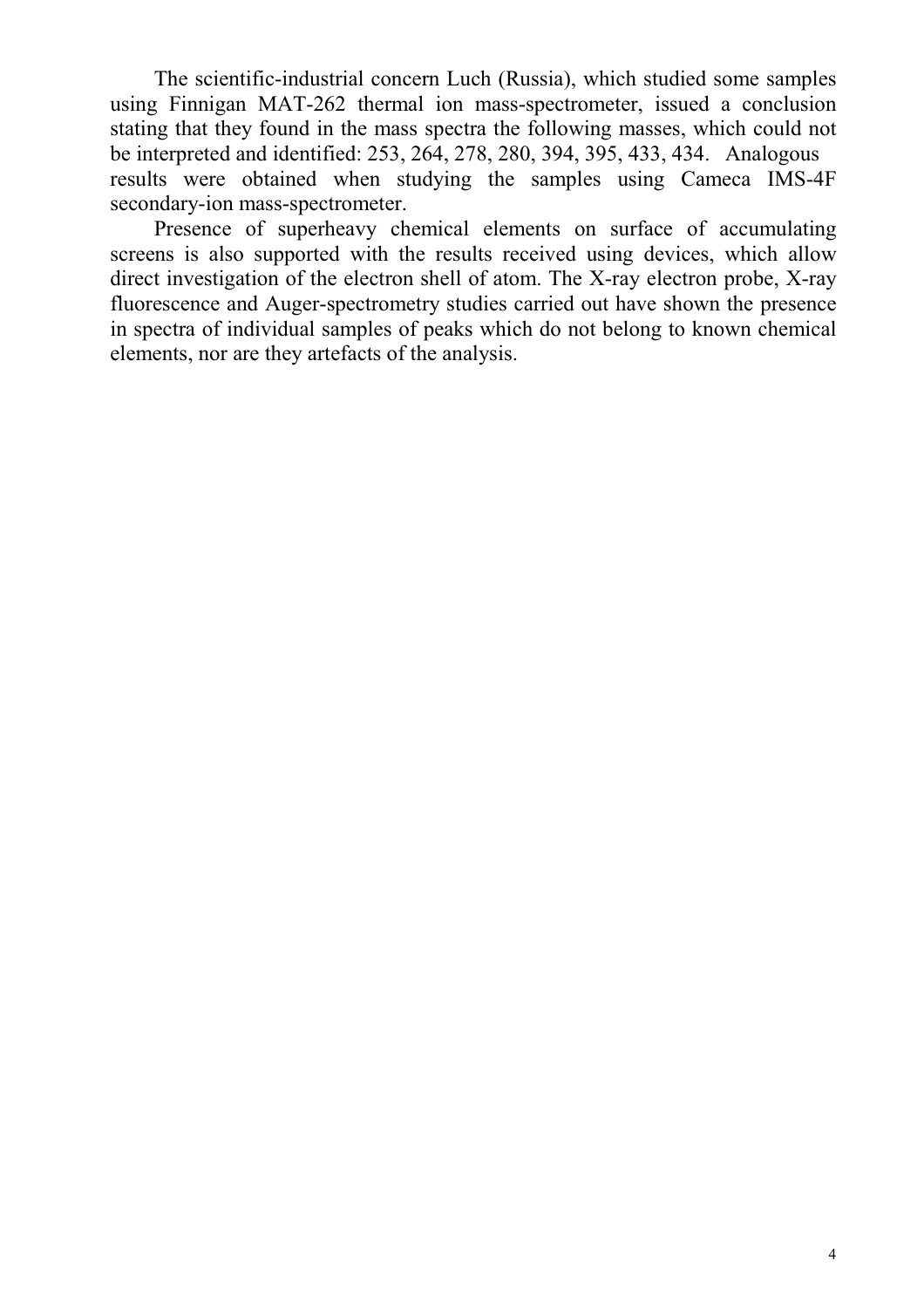### Superheavy elements searching in the products of laboratory nucleosynthesis using Rutherford backscattering of  $\alpha$ -particles and  ${}^{14}N^{++}$

S. Adamenko, A. Adamenko, A. Shvedov\*, A. Borzakovskij\*, V. Ryloshko\*, V. Kuts\* Proton-21 Electrodynamics Laboratory, Kiev, Ukraine \*Kiev Institute for Nuclear Research

During the last three decades, superheavy atomic nuclei with masses up to  $10<sup>7</sup>$ were intensively searched. Such unusual atomic nuclei can exist as relict objects appeared at early stages of the formation of the observable Universe and as the products of unsteady nuclear processes occurring in a superdense matter. But all the attempts to find them failed.

One of the methods of creation of superheavy atomic nuclei is the fusion reactions of heavy ions, e.g.,  ${}^{48}Ca + {}^{248}Cm$  and  ${}^{48}Ca + {}^{244}Pu$  with the formation of highly excited systems <sup>288</sup>( $\overline{Z}$  = 144) and <sup>296</sup>( $\overline{Z}$  = 116) with the excitation energy  $E^*$ = 36…37 MeV. This method of synthesis of superheavy elements has an undesirable aspect, namely the high excitation energy of an intermediate compound system and, as a consequence, the presence of a great number of decay channels for such a system. For this reason, the search for other fusion mechanisms to create the "cold" compound nuclei is of independent interest.

The Electrodynamics Laboratory Proton-21 constructed a laboratory setup for the inertial nucleosynthesis capable to get experimentally self-compressing plasma bunches with a density of  $> 10^{26}$  nucleon/cm<sup>3</sup>. The products of laboratory nucleosynthesis revealed the presence of elements in the transmuted substance with atomic masses 2, 3, 5, and more times that of the elements originally contained in the targets. This provided us with grounds to suppose that using heavy elements for targets, such as Au, W, or Pb, accordingly it would be possible to find among products of the synthesis superheavy elements with atomic masses up to 10<sup>3</sup> and more. First evidences of the presence of superheavy nuclei were obtained with different mass-spectrometric methods.

We used the method of Rutherford backscattering of  $\alpha$ -particles and ions <sup>14</sup>N to study the composition of admixtures in the near-surface layers of targets.

In order to uniquely identify elastically scattered particles and the products of nuclear interactions, we used the ( $\Delta E$ ,  $E-\Delta E$ ) technique for α-particles with an energy of 27.2 MeV and the time-of-flight  $(E, T)$  method for ions <sup>14</sup>N with an energy of 8.7 MeV. The energy beam dispersion was 1% of the nominal energy beam.

The obtained experimental data on the elastic scattering of  $\alpha$ -particles with an energy of 27.2 MeV and ions  ${}^{14}N^{++}$  with an energy of 8.7 MeV by the surfaces of accumulating screens indicate the events which can be referred, in the authors' opinion, to the processes of elastic scattering of ions <sup>14</sup>N and α-particles by superheavy nuclei  $(A = 310...4500)$ .

The authors understand how strong is the assertion about the discovery of such stable nuclei and hope that the results presented here will be confirmed by subsequent experimental studies.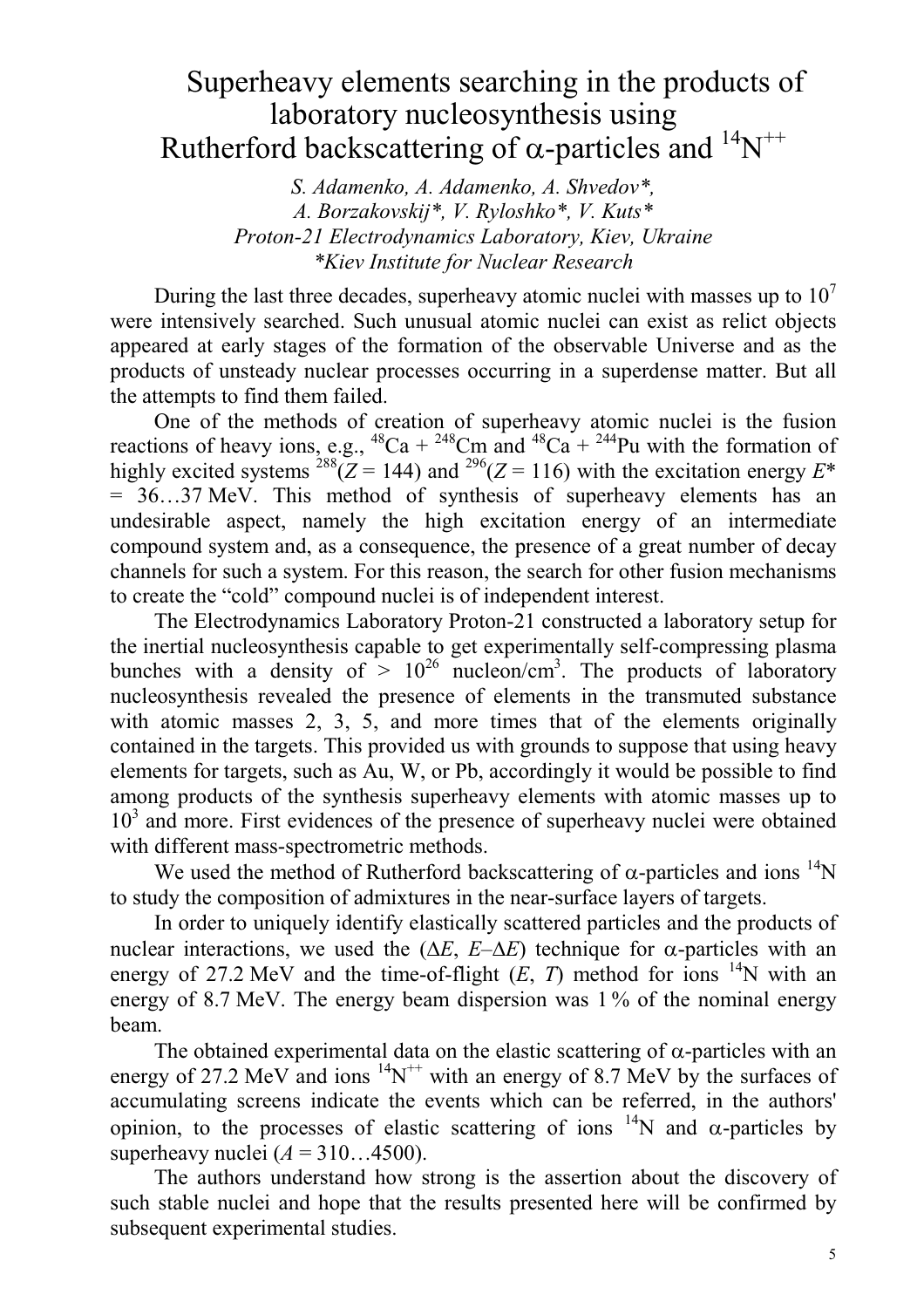### Investigation of the Coulomb excitation of decay modes of the metastable states of superheavy atomic nuclei (first experiments)

S. Adamenko, A. Adamenko, A. Shvedov\* M. Vasilchenko\*, A. Zhabrovets\*, M. Fedorovich\*, O. Gavrikov\*, V. Kuts\* Proton-21 Electrodynamics Laboratory, Kiev, Ukraine \*Kiev Institute for Nuclear Research

The goal of the present work was in the development of a procedure of Coulomb excitation of the decay modes of the metastable states of atomic nuclei and in the ascertainment of the fact of the presence (or absence) of SHN in the specimens under study.

The specimens are accumulating screens, on which the target material undergone a nuclear transmutation precipitates after the explosion of a target. The products precipitated on accumulating screens are drops, splashes, films, granules, and other micro- and nanoobjects with complicated morphology, being irregularly distributed on the surface of screens.

The measurement of  $\alpha$ -spectra of the specimens irradiated by low-energy Cu ions were carried out in the off-line mode on a VLADO unit with an αspectrometer positioned in a low-noise lead casing. The energy resolution of the  $\alpha$ spectrometer was  $\Delta E=16$  keV on the lines of <sup>226</sup>Ra in the region  $E_a = 4...8$  MeV. It is necessary noting that statistically significant events in the off-line mode were accumulated for 6…8 h. Then only the background events caused by high-energy cosmic-ray particles were registered.

The observed  $\alpha$ -lines with energies: 6.48 MeV, 7.70 MeV, 7.83 MeV, 8.10 MeV, 8.24 MeV, 9.30 MeV, 10.20 MeV, 10.90 MeV and with the energy resolution  $\Delta E=16 \text{ keV}$  by  $\alpha$ -lines allow us to assert that the surface of accumulating screens-targets contains the microscopic amounts of SHN which become  $\alpha$ -emitters under their low-energy Coulomb excitation.

In view of the geometry of a detecting system and the period of  $\alpha$ -decay of these amounts of SHN, we can estimate their number in microclusters.

We estimated the number of SHN in one atomic cluster as 500, and the surface of an accumulating screen contains up to 2000 clusters. The decay  $\alpha$ -band (4…12 MeV) discovered in one of the experiments allows us to evaluate the parent nucleus mass as 1500…2000 a.m.u.

Based on the obtained results, we draw the following conclusions:

- ♦ We have registered superheavy atomic nuclei on the specimens whose surface contains the products of the explosion-induced destruction of a target after a high-energy explosive compression, which is confirmed by their induced fission,
- $\triangle$  The discovered  $\alpha$ -decay of superheavy atomic nuclei allows us to evaluate the parent nucleus mass as 1500…2000 a.m.u.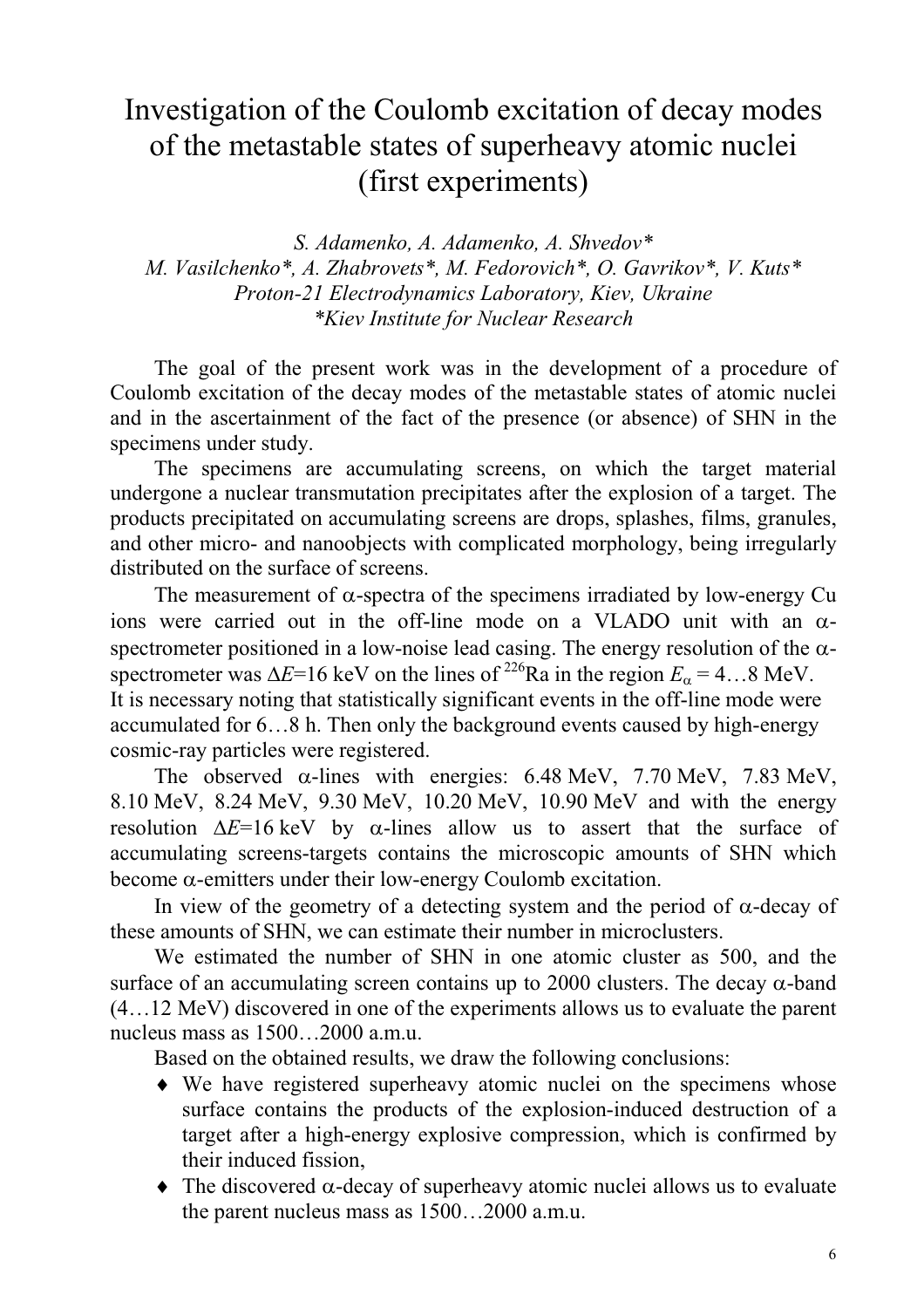### Key results of measurements of X-ray and optical radiation in the collapse area

A. Adamenko, V. Prokopenko, A. Guljas, I. Scikevich Proton-21 Electrodynamics Laboratory, Kiev, Ukraine

Presented here are results spectral measurements for the X-ray radiation of the "hot spot" in the energy range of 10 keV to 3–5 MeV, as well as optical radiation of the plasma bunch around the hot spot in the wavelength range of 300 to 500 nm.

Hot spot X-ray spectra in individual experiments were obtained solving the inverse problem from filtration curves measured using GaAs detectors equipped with sets of copper filters 20 micrometers to 11 mm thick. Measurements were done in the azimuthal plane at the distance of 23 cm from the hot spot, through the aluminium window 350 micrometers thick. Current signals from the detectors were registered with Tektronix fast oscilloscopes without preamplification. Also used in spectra reconstruction were data obtained from measurements done in the 10 to 88 keV energy range using Ross differential filters, and DK-02 dosimeters placed near GaAs detectors.

Averaged X-ray spectrum of the hot spot in the energy range of 10 keV to 3– 5 MeV has been compared with spectra of some astrophysical objects, namely the Sun, Crab nebula pulsar, quasar 3C273, Supernova SN1987A, short-term gamma radiation bursts in the Universe, and bremsstrahlung spectrum from the electron beam hitting a massive target. As a measure of comparison, we used correlation coefficients for spectral flux density.

It has been shown that the hot spot radiation spectrum corresponds with high correlation coefficients to the spectra of astrophysical objects (quasar: correlation coefficient of 0.937; pulsar: 0.916; gamma burst: 0.989), and differs from the other objects' spectra (SN1987A:  $-0.231$ ; the Sun:  $-0.955$ ; bremsstrahlung:  $-0.243$ ). A conclusion has been made that the hot spot radiation parameters in the energy range of 10 keV to 3–5 MeV are close to those of nonstationary astrophysical objects, which are distinct by a compact radiating area and the existence of considerable magnetic fields.

Optical radiation in the wavelength range of 300 to 500 nm was measured in the azimuthal plane, from the distance of  $\sim$ 6 m, through the 4 mm thick output window made of plexiglass, using a multichannel CCD-based system of optical spectra registration. In the near ultraviolet area calibration was done using the continuous spectrum of the DDS-80 deuterium lamp, and in the visible area it was done using the continuous spectrum of the tungsten incandescent lamp.

After computer processing using Peak Fit software, optical spectra were used to estimate the energy parameters of the plasma bunch corpuscular component. For the ion component, the energy parameters were estimated based on the analysis of the Gaussian components in spectral lines of separate ions of different chemical elements (from the Doppler broadening). The number of calculated radiating ions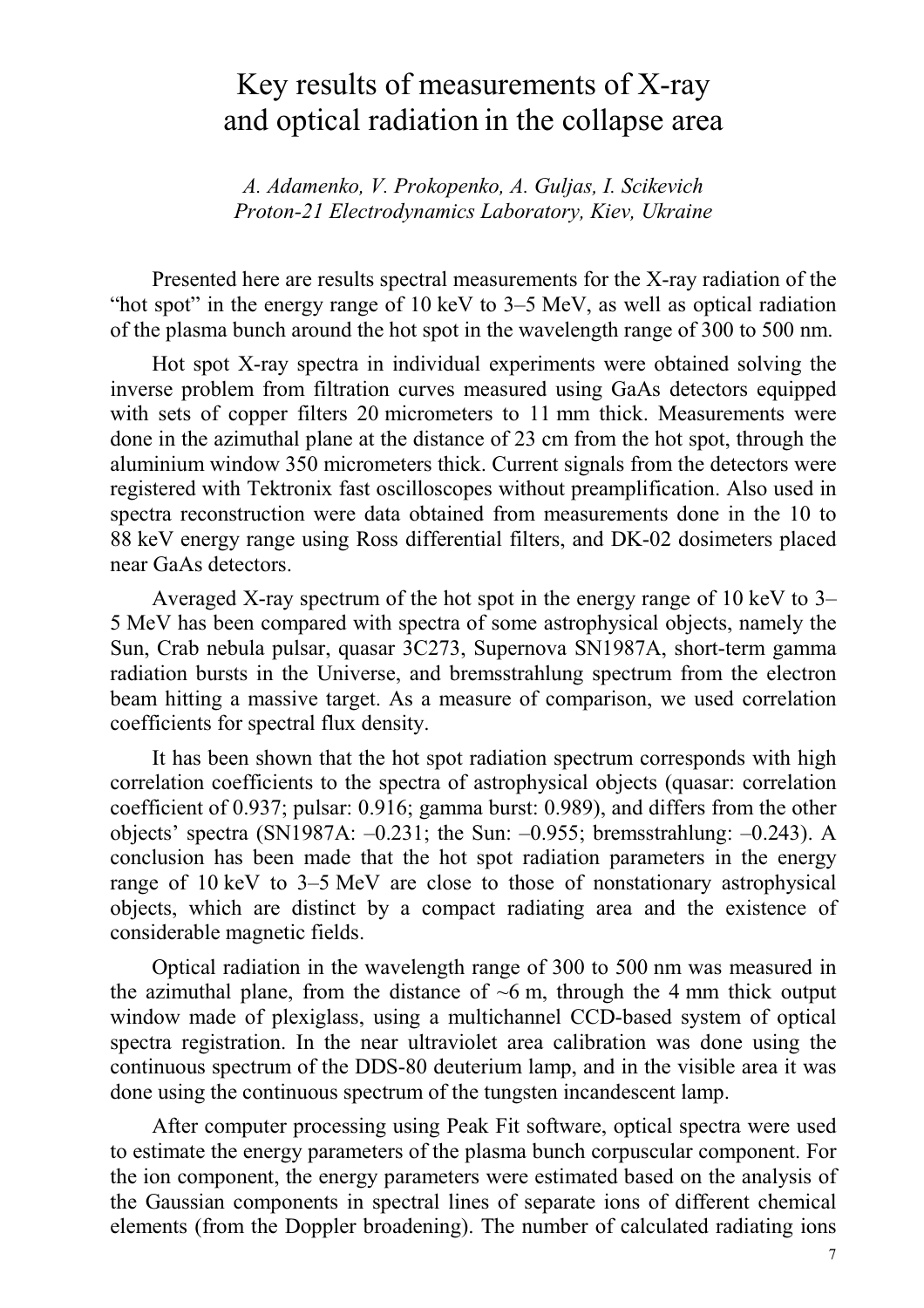was estimated using the curves of integral absorption for spectral lines ("growth curves"). To estimate the electron concentration, we used the Lorentz components of the hydrogen spectral lines, assuming that the broadening is caused by the linear Stark effect under the electron action. The electron temperature was estimated directly from the amplitude of the  $H_{\alpha}$  hydrogen line.

Parameters of the plasma corpuscular component have been compared for the successful experiment vs. the "dummy" imitation experiment:

- successful experiment: energy output for the ion component was 750 J, with the number of ions being  $8 \times 10^{17}$ , and their average energy of 9.4 keV; energy output for the electron component was  $~1$ , the number of electrons being  $1\times10^{18}$ , and their temperature of ~0.36 keV;
- "dummy" imitation experiment: energy output for the ion component was  $\sim$ 8 J, with the number of ions being  $1.6\times10^{17}$ , and their average energy of 0.38 keV; energy output for the electron component was  $\sim$ 4 J, the number of electrons being  $\sim 3 \times 10^{17}$ , and their temperature of  $\sim 0.08$  keV.

Results of the optical spectra comparison between the successful experiment and dummy imitation demonstrate that energy parameters are significantly higher for processes occurring around the hot spot. They also indicate the presence within the spectrum of the hot spot plasma bunch of spectral lines of ions of some elements Fe, Ni, and other chemical elements, which were not contained in the original composition of the target material, but which compete, in terms of both energy and numbers of radiating atoms , with the basic elements of that material.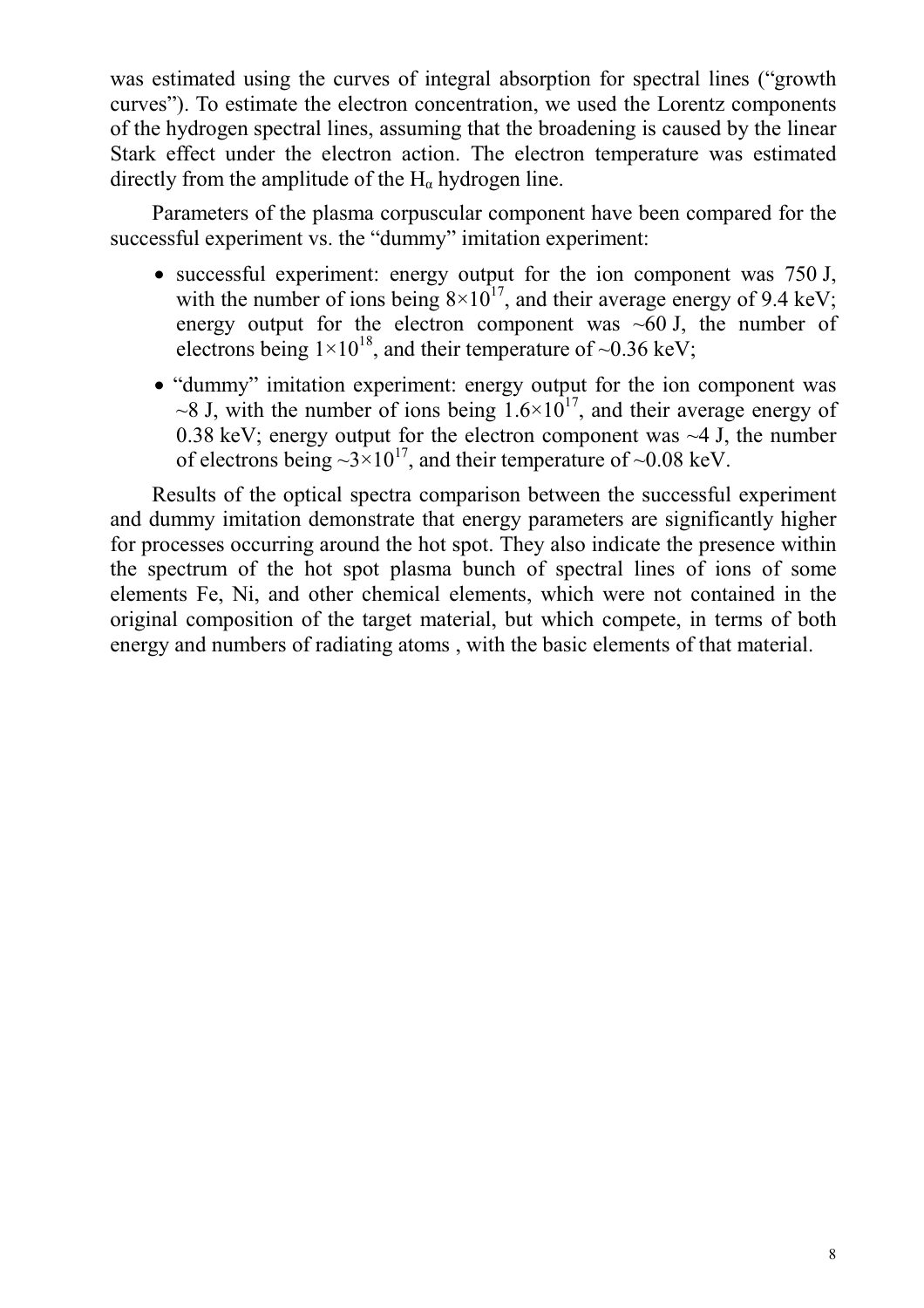### Track measurements of particle streams for the impulse discharge explosive plasma

A. Adamenko, A. Gurin, N. Kuzmenko, Yu. Onischuk Proton-21 Electrodynamics Laboratory, Kiev, Ukraine

Presented here are experimental results of registration of fast particle tracks using CR-39 polymer track detectors exposed in the experiments where an impulse discharge was created in the device based on the relativistic vacuum diode. Those CR-39 track detectors prove to be good indicators of the characteristic effects in the target. When exposed to the open plasma stream, the detectors are completely filled with "plasma" tracks of ions with submicrometer and micrometer run lengths, which correspond to the particle energies of up to 100 keV per nucleon with the absolute track density of the order of  $10^8$  tracks/cm<sup>2</sup> (when exposed at the distance of 10 cm from the "hot spot"). This presentation is about analyzing the registration data for particles with run lengths in excess of 10 micrometers, and energies of the order of 1 MeV per nucleon, which belong to light nuclei and are registered under some (not always controllable) circumstances, either in the corpuscular streams radiated from the "hot spot", or as a result of aftereffects when the target is hit.

There are two categories of long-run tracks registered. The first one includes those nuclear tracks for which the track etching speed is similar or equal to that for alpha particles (the latter being known from the natural background observations. In those track aggregates, the number of tracks is up to  $100/\text{mm}^2$  per shot, the track orientation being unrelated to the center of the discharge, and track aggregates appearing in detectors shadowed from the direct plasma radiation. Such aggregates of nuclear tracks are, in turn, split into two types: 1) completely chaotic tracks, seen as a sharp increase in the alpha radiation background, with the main difference from that background being the fact that such increase is limited with the experiment time frame and appears locally; and 2) centered clusters of tracks, with the tracks in them clearly oriented towards the cluster's very own local spreading center. There are examples of both clusters with low number of tracks and a family of tracks from approximately 300 particles radiated simultaneously from one moving center. Analysis of the tracks shows that they belong to alpha particles with energies of about 5 MeV, as well as, probably, to lithium nuclei with energies of up to 8 MeV, or even heavier nuclei.

The other category is nuclear tracks which are created in controllable conditions, with the ability to reproduce them, by dense streams of fast particles coming from the "hot spot". Using ion pinhole cameras, we acquired the most contrast images of the "hot spot" carried by those particles, which appear as split spots of a certain shape. Track analysis allows unambiguous identification of those particles as hydrogen nuclei with run lengths from several micrometers to 30 micrometers. For additional identification of fast particles in those experiments, we used a test involving the gamma activation of a boride-carbon plate under the impact of those streams, which allows e.g. controlling of the presence of 400 keV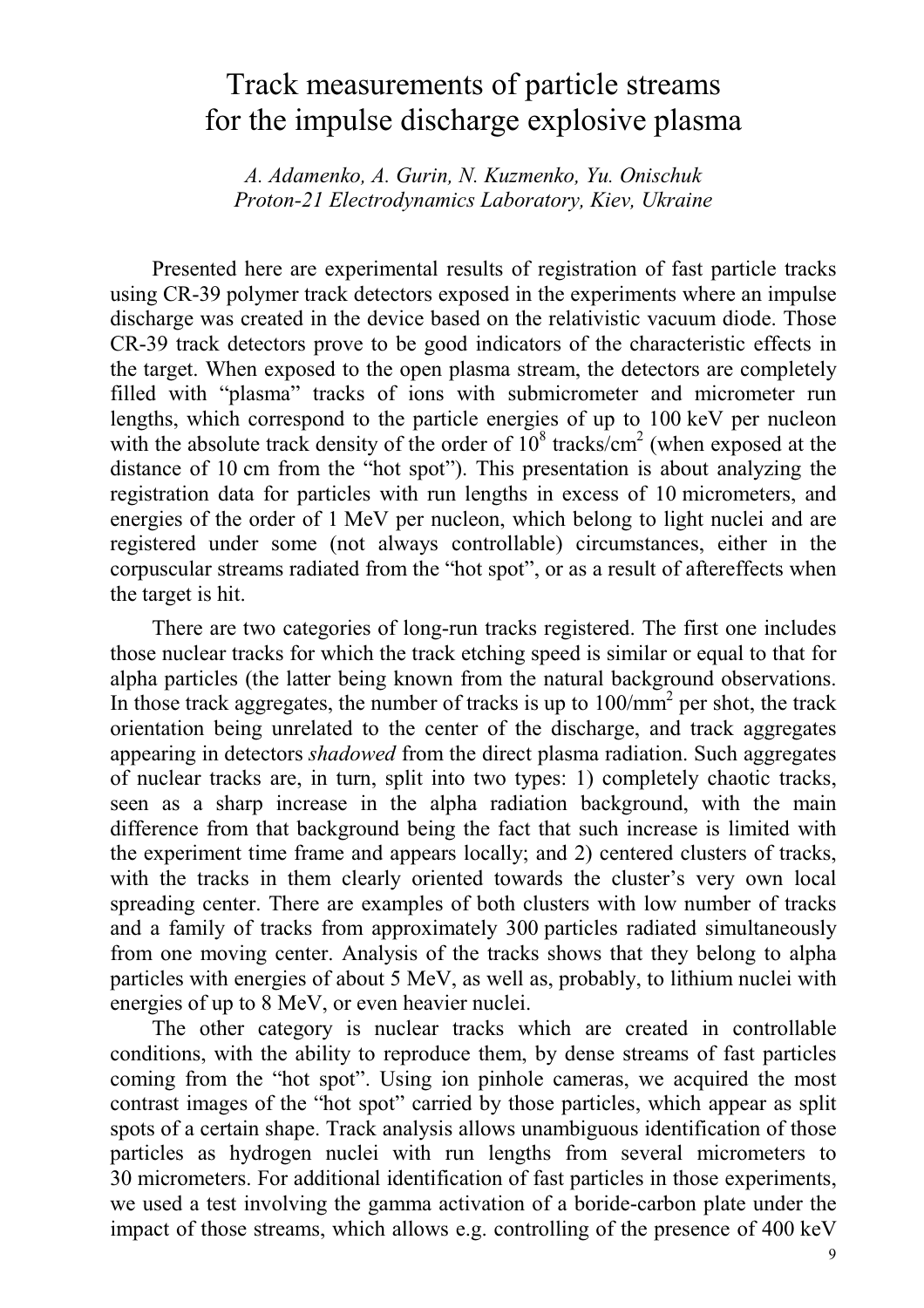protons accelerated by collective acceleration mechanisms in the same research setup, The absence of any gamma activity in the boride-carbon plate exposed together with the indicating detector in experiments with streams coming from an impacted target of a certain construction, as well as the absence of gamma activation of carbon contained in the CR-39 polycarbonate composition, allows the conclusion that in this case the corpuscular radiation is formed by deuterons. The deuterons fluence in those experiments (conventionally calculated for  $4\pi$ ) is estimated as up to  $10^{11}$  particles per impulse, the maximum registered energy being 1.75 MeV.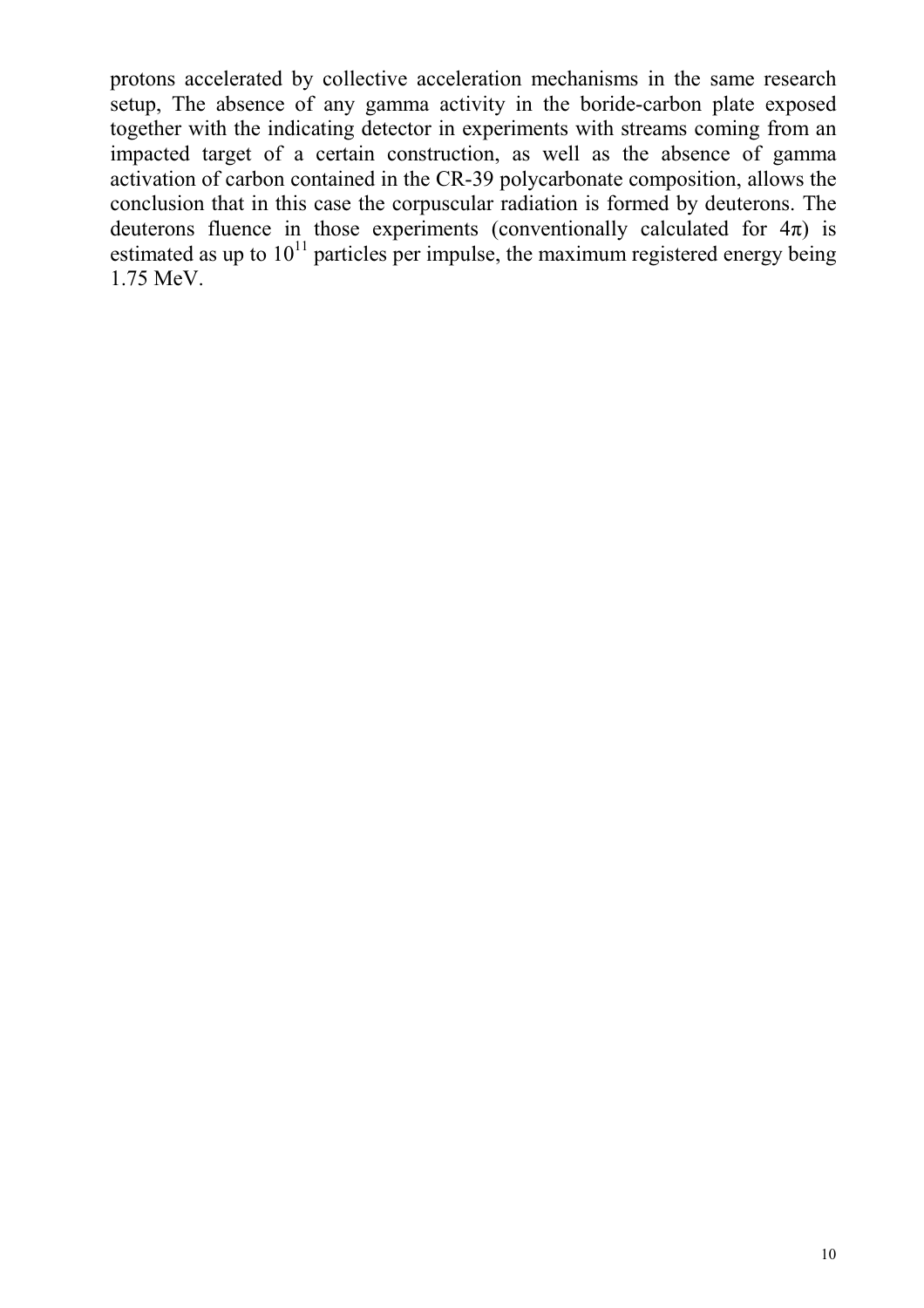## The theory and model of realization of superheavy nuclei synthesis via the process of controlled electron-nuclear collapse

S. Adamenko, V. Vysotskii\* Proton-21 Electrodynamics Laboratory, Kiev, Ukraine \*Shevchenko Kiev National University

The report presents a brief review of the existing approaches to the creation of abnormal and superheavy nuclei in collisions of usual nuclei to overcome the Coulomb barrier in the system of nuclei with a charge Z in the volume of neutralized relativistic degenerate electronic gas with high density  $n_e$ .

A fundamentally new approach to the creation of superheavy nuclei based on the stimulation of a self-organizing collapse of electron-nuclear systems is analyzed.

For a neutral atom compressed by external forces, a threshold (crucial) electron density  $n_{e(cr)}$  is shown to exist. At such density the attraction of electrons and nuclei exceeds the kinetic pressure of degenerate electron Fermi gas. The minimum of crucial density corresponds to the nuclei with maximal charge Z (the higher the charge of a nucleus, the lower the threshold of the external compression). If such density is reached, a self-organizing process of "electron downfall to the nucleus" starts. This process is exoenergic and leads to the fall of electrons to the nucleus, Coulomb collapse of the electron-nucleus system, and formation of a supercompressed electron-nuclear cluster with the release of large amount of binding energy.

It is shown that the maximum binding energy shifts during such selforganizing collapse of the electron-nuclear system from  $A \approx 60$  (for uncompressed "usual" electron-nuclear substance) to the area of high mass numbers  $A > 200-2000$ and could render the synthesis of superheavy nuclei to be energy-efficient. The synthesis proceeds through the absorption of other nuclei by the collapsed nucleus. It is theoretically proved that the synthesis efficiency is ensured by both the width reduction and increased transparency of the Coulomb barrier in the extremely compressed electron-nuclear system. The release of binding energy through the absorption of nuclei by the electron-nuclear collapsed clusters may result in the simultaneous emission of lighter nuclei.

Also discussed in this report is the problem of satisfying the threshold requirements and achieving the crucial electron density  $n_{e(cr)}$  in the experiments carried out. It has been shown that the threshold electronic density  $n_{e(cr)}(R_{cr})$  is achieved during the accelerated motion of a thin spherical electronic layer (spherical wave of electrons), which goes to the center of a condensed target. In the volume of this accelerated layer, the processes of complete ionization of target atoms and pinch of electronic density up to the state of degenerate relativistic electronic gas take place. Threshold density of electrons in the volume of spherical accelerated layer (necessary for the beginning of the process of electrons and nuclei self-compression and for fast nuclear transmutation) is achieved on the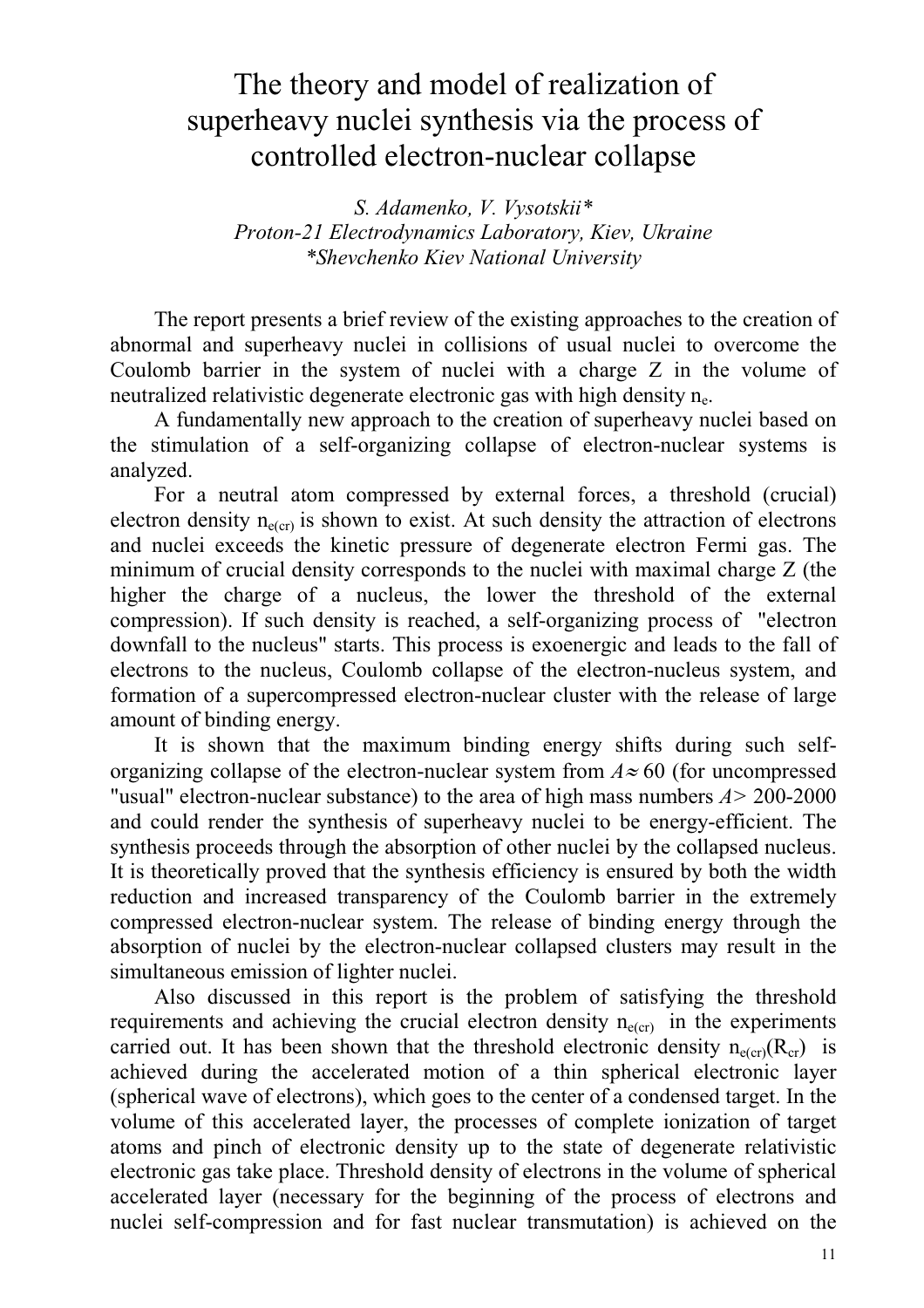particular radius  $R \ll R_0$  of the spherical layer, which depends on charges of target nuclei and initial density  $n_e(R_0)$  of a spherical electronic layer near the external surface of the target  $R_0$ .

After the self-focussing moving spherical layer passes through a concrete part  $R < R<sub>cr</sub>$  of the target volume, the processes of restitution to a "normal" state of substance and cooling of products of nuclear reactions in this part take place. Near the center of a target  $(R\rightarrow 0)$ , there is a collision of a focusing spherical wave, additional increasing of electronic density, formation of a fixed spherical unmoving collapse and its retention by inertial forces. In this area the process of creation of most superheavy nuclei takes place. Such process of a "moving collapse" corresponds to serial processing of whole central part of a target.

It is assumed that this is the only mechanism that explains the synthesis of superheavy and other anomalous nuclei observed in the experiments carried out at the Electrodynamics Laboratory Proton-21.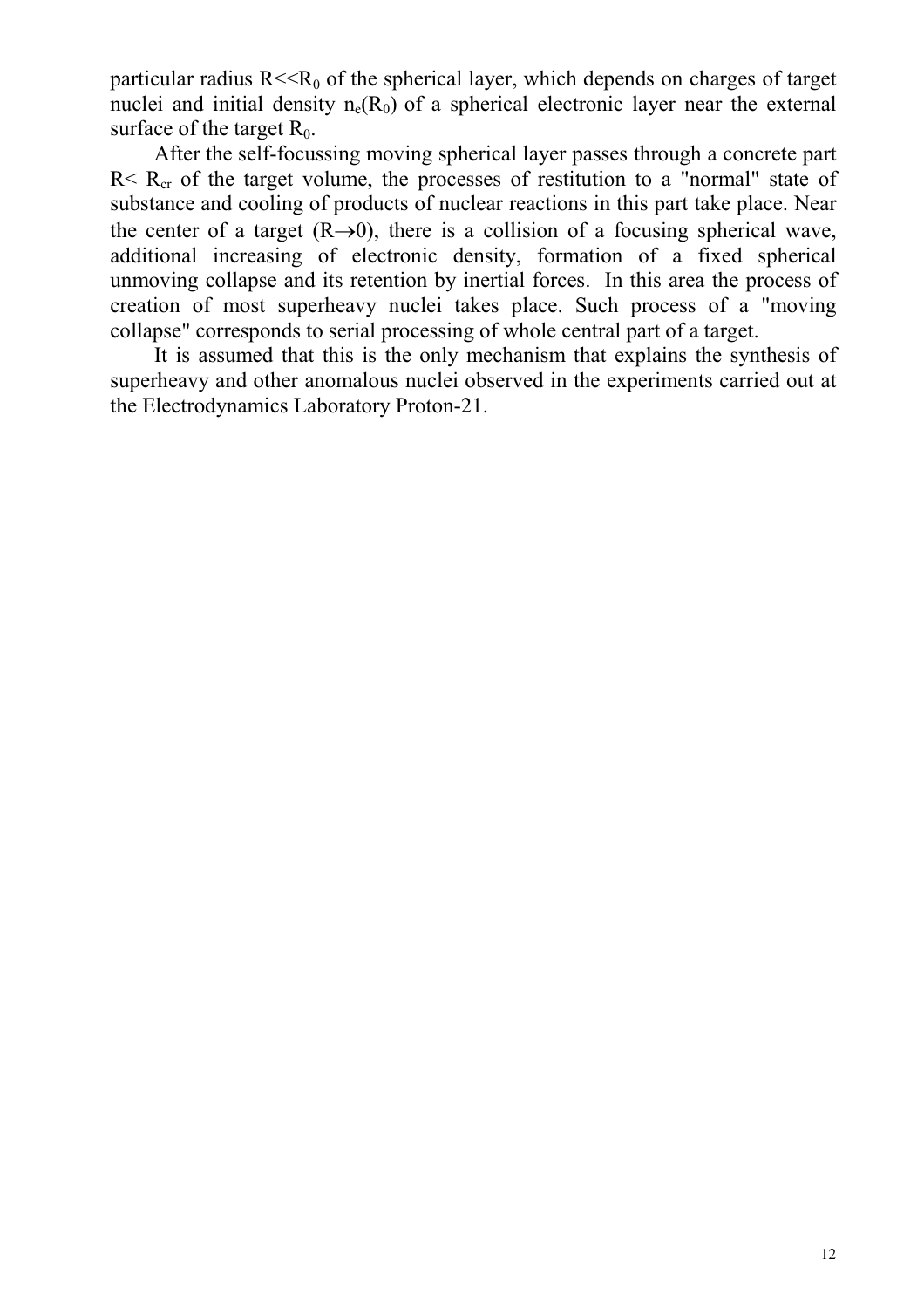## The model of interrelation between beam-plasma and nuclear processes

S. Adamenko, V. Novikov\*, A. Paschenko<sup>†</sup>, I. Shapoval<sup>†</sup> Proton-21 Electrodynamics Laboratory, Kiev, Ukraine \*Science and Technology Center of Electrophysics, NASU <sup>†</sup>National Science Center "Kharkov Institute of Physics and Technology"

The problem of controlled transmutation of elements and isotopes belongs among one of the most promising scientific challenges. To date, the only working concept in the area of nuclear transmutations is the one of influencing nuclear system by using high-energy particle beams. On the whole, one can say that the controlled energy delivery to nuclear-scale targets is the basic one for solving the problems of transmutation of nuclei. As carriers, employed to deliver the energy to nuclear system, one of the most convenient are charged particle beams. The research into the effects of concentrated energy flows on condensed media, begun by the Authors since 1996, has been carried on at a number of facilities.

In the traditional approach, the high-energy charged particle beams are produced in accelerators, while the process of the beam-to-nuclei energy transmission occurs as a result of paired collisions of high-energy particles with the nucleus. The employment of the technology of paired collisions with nuclei is based on the visualization that individual processes are the most vital in nuclear transmutations.

The Authors conceived a clear-cut picture, bringing it to maturity, of a possibility to generate non-linear waves with the aid of high energy localization in the condensed media, using concentrated energy flows that would move from periphery to center, thereby causing creation of extreme states of the condensed matter as a result of collapse of this wave.

 The main underlying idea of this approach was transmission of energy to nuclear system as a result of the collective processes. Than, the scenario of process can be described in the following way:

- The action of electron flows causes, as the incident power increases, a highpressure pulse to appear on the surface.
- The high-power pressure pulse generates a non-linear acoustic wave, bringing about a temperature rise in electron and ion sub-systems of the condensed medium. Note that for a high-power REB the yield strength of target material is exceeded very rapidly, and the medium begins to behave as viscid-elastic one.
- Emergence of the single-fluid plasma hydrodynamic floating matter regime. As the power impact increases, the ionization equilibrium moves fast into the total matter ionization region.
- As an additional charge is introduced by e-beam into target material, there comes such a moment of time after which the additional e-beam charge has not enough time to leave the beam relaxation region due to the diffusion mechanisms in the target medium. From that time on, such self-consistent electromagnetic fields emerge in the condensed medium that exceed the